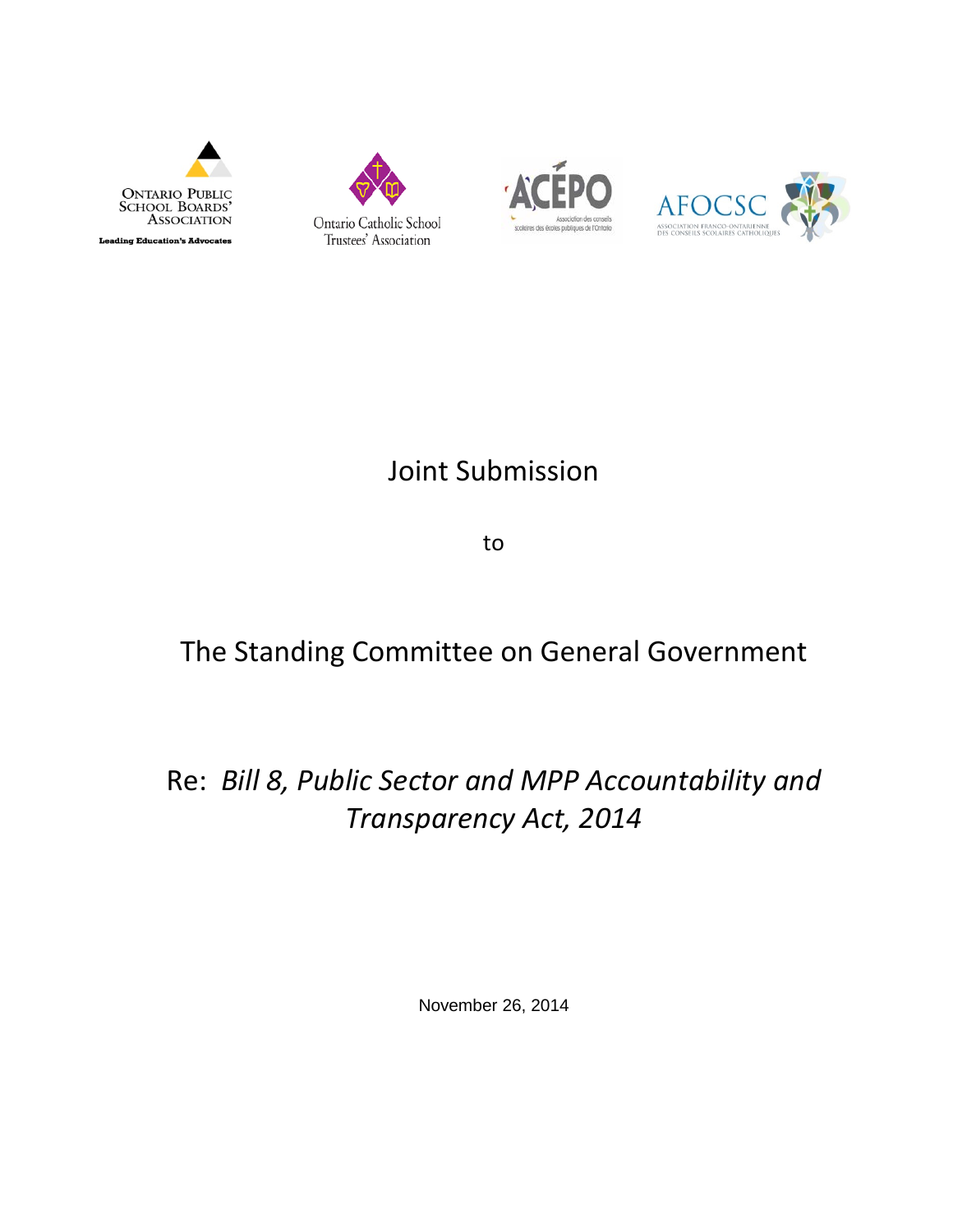#### November 26, 2014

To: The Standing Committee on General Government

Re: Bill 8, *Public Sector and MPP Accountability and Transparency Act, 2014*

The four school board/trustee associations would like to take the opportunity to respond and comment on this omnibus piece of legislation and in particular two schedules, out of the total eleven schedules, that will directly affect our membership. The bill's title refers to accountability and transparency– two values that school boards and their elected trustees strive to ensure on a daily basis. Governed by the *Education Act*, school boards operate under many regulations, policies and guidelines and provide numerous reports, as required by the Ministry of Education, in order to demonstrate transparency and accountability measures.

While we believe the government's intention is to increase public confidence and to show an openness to the province's electorate, we feel that, without due consideration of the current mechanisms for accountability and transparency that apply to school boards, we have been unfairly captured in the consideration of Schedule 1 – Broader Public Sector Executive Compensation Act, 2014 and Schedule 9 – Amendments to the Ombudsman Act and Related Amendments. The reporting requirements for school boards far exceed requirements in any other sector. These include highly detailed financial reporting three times a year in addition to multiple layers of reporting with regard to students, employees and board improvement planning.

### **Schedule 1: Broader Public Sector Executive Compensation Act, 2014**

The new proposed legislation aims to establish compensation frameworks for a lengthy list of public sector employers including those at Ornge, Metrolinx, OLG and the LCBO as well as the executives at school boards. It would give the government the power to directly control executive pay including the option to set sector specific hard caps. While we understand that these frameworks are to be developed through regulation, we have strong concerns about the inclusion of school board Directors of Education and possibly Supervisory Officers. We do not believe the compensation structure for these positions fairly compares with CEOs and senior executives at the other organizations identified in the Schedule. Considering the scope of work and amount of responsibility that comes with their positions, the compensation for Directors of Education and Supervisory Officers comes in at the lower end of market value. These are salaries that do not need to be "reined in" in in the context of legislation which is otherwise directed at a small grouping of highly compensated executives. The inclusion of school boards sends an erroneous message.

School boards operate in an increasingly complex environment and succession planning is becoming a serious issue. Several school boards have or will be facing staffing gaps as retirements and resignations create vacancies in senior roles. Currently, there is research that indicates that teachers, by and large, are not enticed by the additional marginal compensation to apply for these very demanding school administrative roles. While this new Act suggests that current executive payment would be grandfathered, school boards need the ability to attract and retain the best leaders and educators for our students. The proposed legislation allows no incentive for succession planning and has the capacity to wreak havoc on internal equity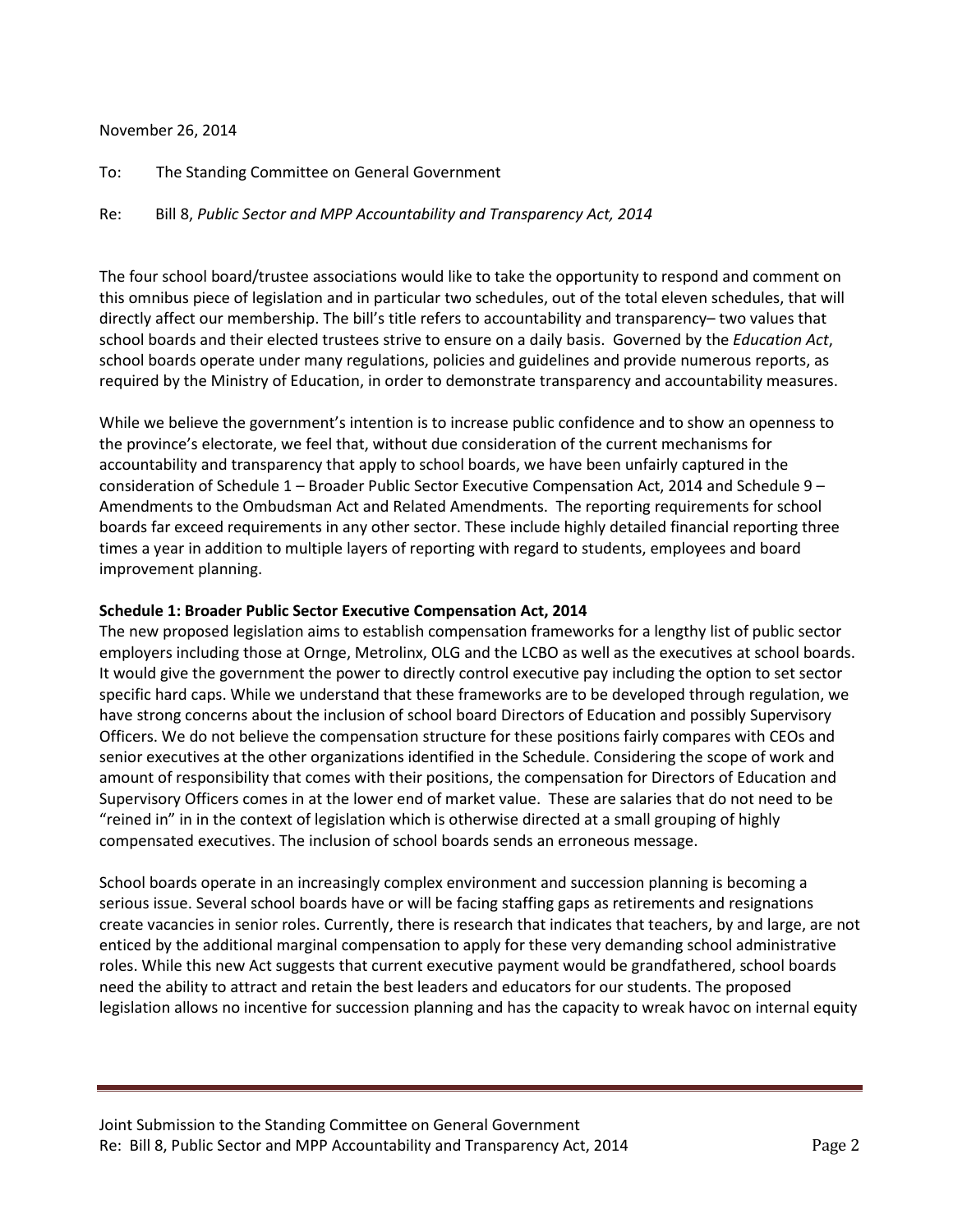in compensation structures. It is possible that employees who collectively bargain could receive higher compensation in their current position than the person or level above them to whom they report (teachers to principals, senior board staff to Director of Education, etc.) This simply does not make sense nor would it be acceptable in most workplaces.

The challenges for school boards in recruiting for senior positions are impacted as well by practices within their municipalities. The two sectors are in competition for the same level of expertise in leaders. The proposed legislation does not apply to municipalities. Municipalities can continue to improve their compensation frameworks and can therefore offer more competitive salaries than school boards will be able to do. It is arguable that school boards and municipalities are both municipal level governments and school boards should not be included with organizations such as Hydro One or Ornge.

We note, as well, that as of last year school boards had changes introduced to their Board Administration funding line, the changes are being phased in over four years. How would the new salary frameworks that would emerge from this proposed legislation impact the benchmarks contained in the revised funding line for Directors of Education and Supervisory Officers?

Some of the unreasonable impacts of this new legislation for school boards stemming from these compensation frameworks could have the following results:

• A supervisory officer of a school board, who becomes a Director of Education after the effective date of the framework will no longer be grandfathered and could end up being paid less as a Director of Education than what the supervisory officer currently earns.

• It is possible that a new Director of Education of a particular school board may be paid within a compensation structure that is capped at a lower level than the compensation structure that applied to the outgoing Director of Education of that school board.

The proposed legislation identifies "compensation in excess of \$100,000" as the threshold which triggers its provisions. This appears to parallel the threshold in the *Public Sector Salary Disclosure Act, 1996*, a threshold that has not been adjusted in almost twenty years despite inflation and a range of factors affecting compensation and working conditions in the public sector. The 1996 Act was intended to capture senior employees but as the annual "Sunshine List" reveals, there are many levels of employees whose total compensation now exceeds the threshold. Of these, many are in bargaining units and, because of collective bargaining rights, are exempt from the current proposed legislation. We raise these issues to underscore logical inconsistencies that should be addressed.

This current legislation does not clarify who else might be affected at a school board, for example could it affect Chief Psychologists and Chief Social Workers? It also does not suggest any effective dates for the compensation framework to come into force.

Finally, we strongly reiterate that we do not feel school boards ought to be considered in this grouping of public sector organizations. If there are to be compensation frameworks for our sector, they need to be developed and based on consultation and research of the labour market, considerations of internal equity, as well as jurisdictional analysis. Any benchmarks or frameworks for our senior administrators must closely

Joint Submission to the Standing Committee on General Government Re: Bill 8, Public Sector and MPP Accountability and Transparency Act, 2014 Page 3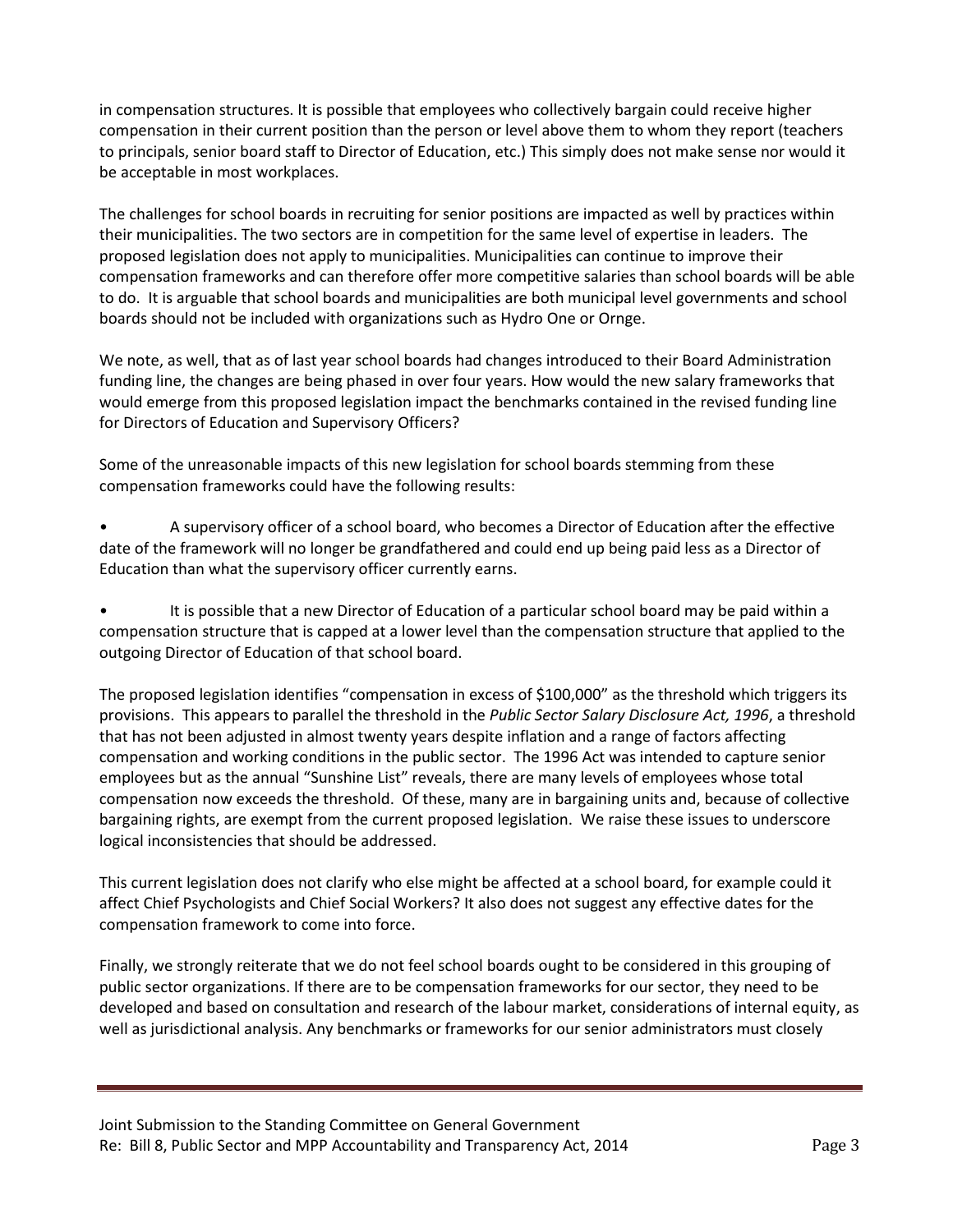reflect the reality of the education sector. Consideration must be given to frameworks to allow for differences in school board size, organizational structure and span of control within a board.

### **Schedule 9: Amendments to the Ombudsman Act and Related Amendments**

The changes being contemplated in these amendments would now give the Ombudsman the power to investigate school board decisions, which could be triggered by an individual complaint or by the Ombudsman himself. We would emphasize that the education sector is complex and involves not just the delivery of education but the physical and mental health of students, raising issues that go beyond the expertise of an Ombudsman. Furthermore, in the education sector there are currently provisions for review of decisions, most of which involve external third parties, including internal standard reviews, objections, appeals and hearings. Examples include disagreements in the areas of special education; suspensions, expulsions, exclusions, human rights violations; privacy violations; challenging the content of an Ontario Student Record; school closings; union grievance processes for staff, and so on. These offer protections that are built into our system and this is not true, to this extent, of other sectors that the Ombudsman oversees. It must be stated as well that many complaints that school boards receive from parents and community involve matters legislated by the Ministry of Education or are restricted because of the funding model mandated by the Ministry; such complaints will need to include the Ministry of Education.

We understand that an Ombudsman's investigations would not occur until a decision review has followed all of the above-mentioned existing processes that are at the complainant's disposal, or until a right of appeal or objection has expired. The proposed provisions still allow for a thoroughly reviewed complaint to be brought to the Ombudsman, requiring a school board to undergo yet another layer of investigation and administrative process with the delays, uncertainty and costs that this would entail. Based on real experience, we have strong concerns that legitimate and necessary school board processes will be undermined and even taken advantage of by those seeking to generate attention, including media attention, for their own purposes. It is, in fact, unclear to us what the problems are that this proposed legislation aims to resolve and we would caution that the proposed solution has the potential to create even greater issues for the government.

In fact, there was a statement by a Liberal minister in the house during second reading debate that said, "*The proposed act would give the Ombudsman the authority to investigate complaints about school boards. This would give parents and members of the public the option to direct their complaints to the Ombudsman, if they're not satisfied with a school board decision*." "Not satisfied" covers a broad spectrum of personal perspectives that can be at odds with the reasonable exercise of one's rights to a decision review and raises concerns about the circumstances and possible agendas that would have an individual call on this additional level of intervention. Furthermore, we must point out that there already exists an effective level of provisions and protocols for provincial oversight through the office of the Provincial Auditor.

We note that this schedule proposes an addition to the *Ombudsman's Act* that would protect the denominational and linguistic rights of staff students and communities served by Catholic and French Language Boards:

Nothing in this Act adversely affects the rights and privileges guaranteed by section 93 of the *Constitution Act 1867* and section 23 of the *Canadian Charter of Rights and Freedoms*, and the Ombudsman shall exercise his or her authority under this Act with respect to school boards in a manner that is consistent with and respectful of those rights and privileges.